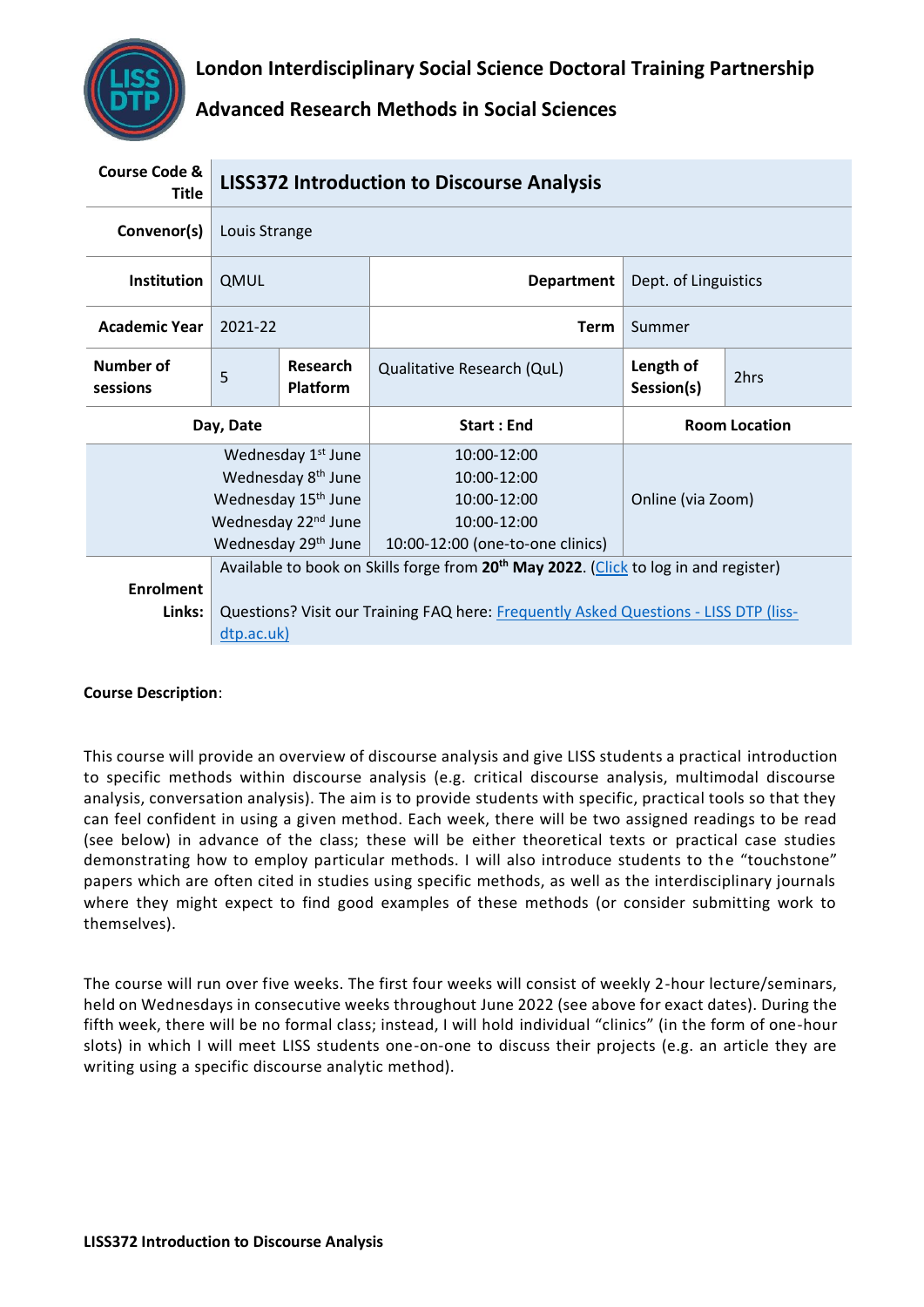

**London Interdisciplinary Social Science Doctoral Training Partnership**

## **Advanced Research Methods in Social Sciences**

## **Indicative Schedule (subject to amendments) and Weekly Readings:**

- 1) Week 1: Wednesday  $1<sup>st</sup>$  June
	- **Introduction to Discourse Analysis: Gee (2011)**

Gee, J. P. (2011). Introduction. In: *An Introduction to Discourse Analysis: Theory and Method* (3rd ed.)(pp.2-13). Oxon: Routledge.

▪ **"Descriptive" Discourse Analysis**: Abdel-Raheem (2021)

Abdel-Raheem, A. (2021). Reality bites: How the pandemic has begun to shape the way we, metaphorically, see the world. *Discourse and Society*, *32*(5), 519–541.

## 2) Week 2: Wednesday  $8<sup>th</sup>$  June

▪ **Critical Discourse Analysis**: Ku (2019)

Ku, E. K. (2019). 'Waiting for my red envelope': discourses of sameness in the linguistic landscape of a marriage equality demonstration in Taiwan. *Critical Discourse Studies*, *17*(2), 156–174.

▪ **Narrative Analysis**: Georgakopoulou (2006)

Georgakopoulou, A. (2006). Thinking big with small stories in narrative and identity analysis. *Narrative Inquiry*, *16*(1), 122–130.

- 3) Week 3: Wednesday 15<sup>th</sup> June
	- **Conversation Analysis**: Stokoe (2010)

Stokoe, E. (2010). "I'm not gonna hit a lady": Conversation analysis, membership categorization and men's denials of violence towards women. *Discourse and Society*, *21*(1), 59–82. https://doi.org/10.1177/0957926509345072

▪ **Interactional Sociolinguistics**: Sharma (2020)

Sharma, B. K. (2020). Negotiating professional authority and power in tourist–guide communication in guided village tour. *Journal of Sociolinguistics*, *24*(5), 656–676. https://doi.org/10.1111/josl.12446

- 4) Week 4: Wednesday 22<sup>nd</sup> June
	- **Multimodal (Critical) Discourse Analysis: Hart and Winter (2022)**

Hart, C., & Winter, B. (2022). Gesture and legitimation in the anti-immigration discourse of Nigel Farage. *Discourse and Society*, *33*(1), 34–55. https://doi.org/10.1177/09579265211048560

▪ **Corpus-Assisted Discourse Analysis**: Krendel (2020)

Krendel, A. (2020). The men and women, guys and girls of the 'manosphere': A corpus-assisted discourse approach. *Discourse and Society*, *31*(6), 607–630. https://doi.org/10.1177/0957926520939690